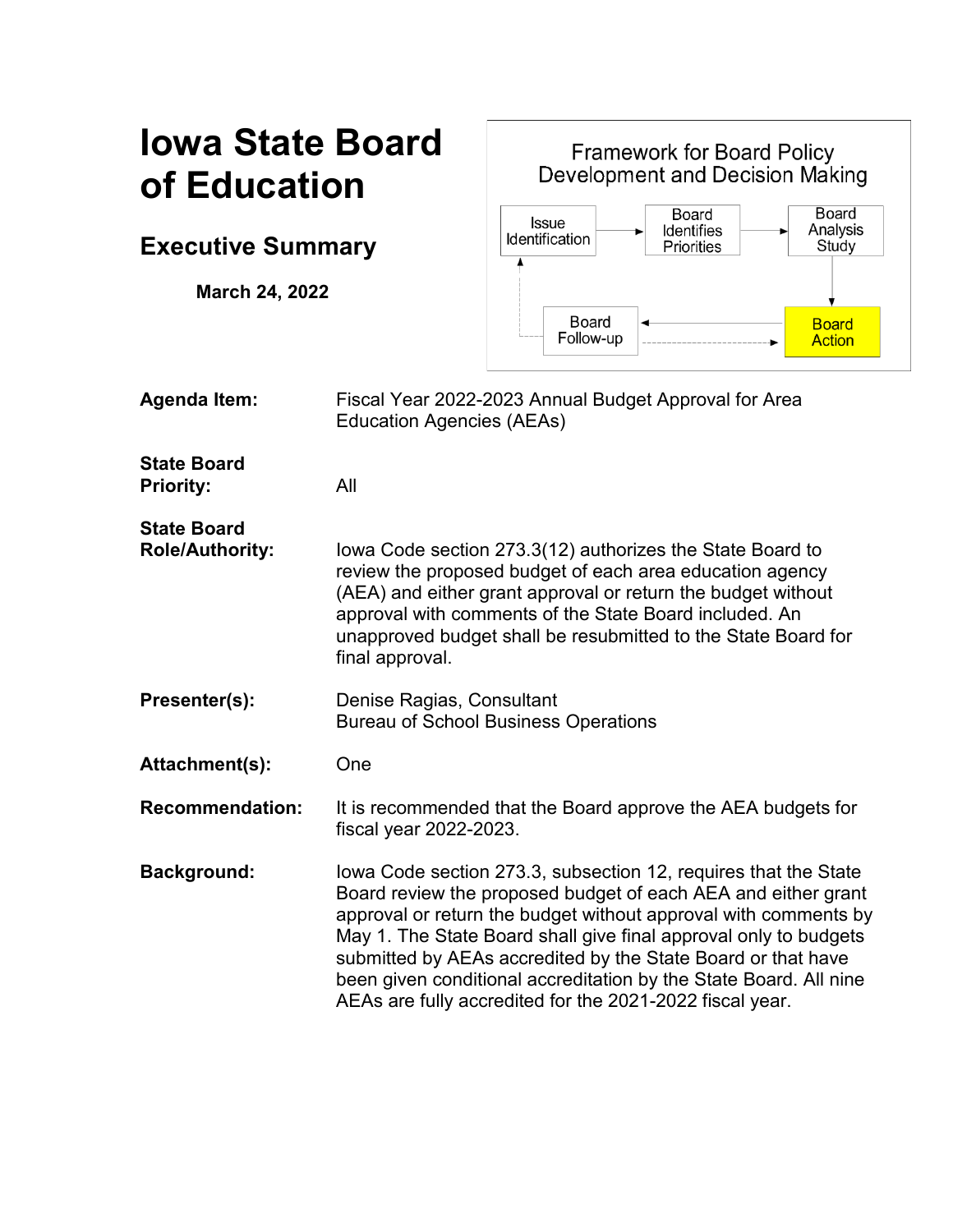## **Proposed Budget, Fiscal Year 2022-23**

Proposed Resources by Major Source, all Budgeted Funds Resources by Major Source – Pie Chart

Proposed Expenditures by Function Category, all Budgeted Funds Expenditures by Function Category – Pie Chart

Budget – Three-Year Comparison

Fund Balance Comparisons

## **Definitions**

**Budgeted Funds**. AEAs and local school districts budget all funds except internal services, permanent, trust, and custodial (previously known as agency) funds. Budgeted funds include the general fund, special education instruction fund, juvenile home program instruction fund, special revenue trust funds, other special revenue funds, capital projects funds, debt service fund, and proprietary funds such as nutrition.

**Sources.** "Sources" mean classifications of revenues and other financing sources from the original source/payer. The primary classifications are revenues from local sources, revenues from intermediate sources, revenues from state sources, revenues from federal sources, and receipts other than revenues. Local sources would include such things as property taxes from the controlled funding, interest, tuition, and sales of services to school districts and other AEAs. Intermediate sources include revenues from cities or counties. State sources would include such things as state aid from the controlled funding and state grants such as Parent Education for At Risk (0-3yrs of age). Federal sources include federal grants such as Title I, IDEA (Individuals with Disabilities Education Act), Title III (English Language Acquisition State Grants) and Medical Assistance Program (Medicaid Direct Services Reimbursement). Long-term debt proceeds would include proceeds from loans and lease-purchases. Other financing sources would include sales or loss of fixed assets, and transfers from other funds.

**Resources.** "Resources" mean the sum of total Revenues, Other Financing Sources and Beginning Fund balance.

**Function.** "Function" means the major activities of the AEA and corresponds to those most frequently requested in reporting to external authorities. The AEAs expend the largest portion of their funding in the function areas of support services to students and support services to instructional staff.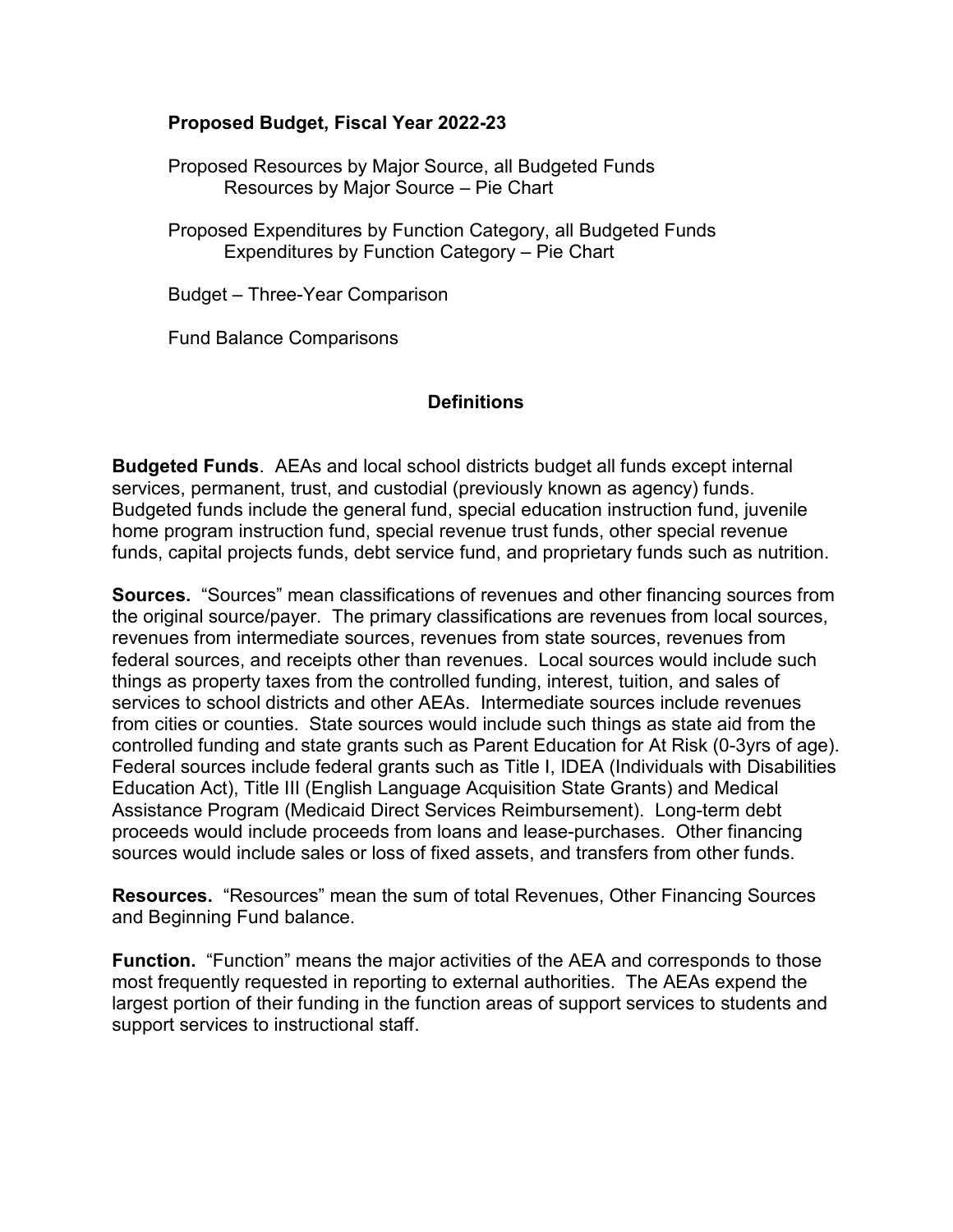## **Area Education Agencies**

## **Financial Reporting and Budgeting**

# **Area Education Agencies Legend**

| 1(9201)<br>7 (9207)<br>9(9209)<br>10 (9210)<br>11 (9211)<br>12 (9212)<br>13 (9213) | Keystone AEA<br>5 or 8 (9205) Prairie Lakes AEA<br><b>Central Rivers AEA</b><br>Mississippi Bend AEA<br><b>Grant Wood AEA</b><br><b>Heartland AEA</b><br><b>Northwest AEA</b><br><b>Green Hills AEA</b> | <b>Elkader</b><br>Pocahontas<br><b>Cedar Falls</b><br><b>Bettendorf</b><br><b>Cedar Rapids</b><br>Johnston<br><b>Sioux City</b><br><b>Council Bluffs</b> |
|------------------------------------------------------------------------------------|---------------------------------------------------------------------------------------------------------------------------------------------------------------------------------------------------------|----------------------------------------------------------------------------------------------------------------------------------------------------------|
| 15 (9215)                                                                          | <b>Great Prairie AEA</b>                                                                                                                                                                                | Ottumwa                                                                                                                                                  |
|                                                                                    |                                                                                                                                                                                                         |                                                                                                                                                          |

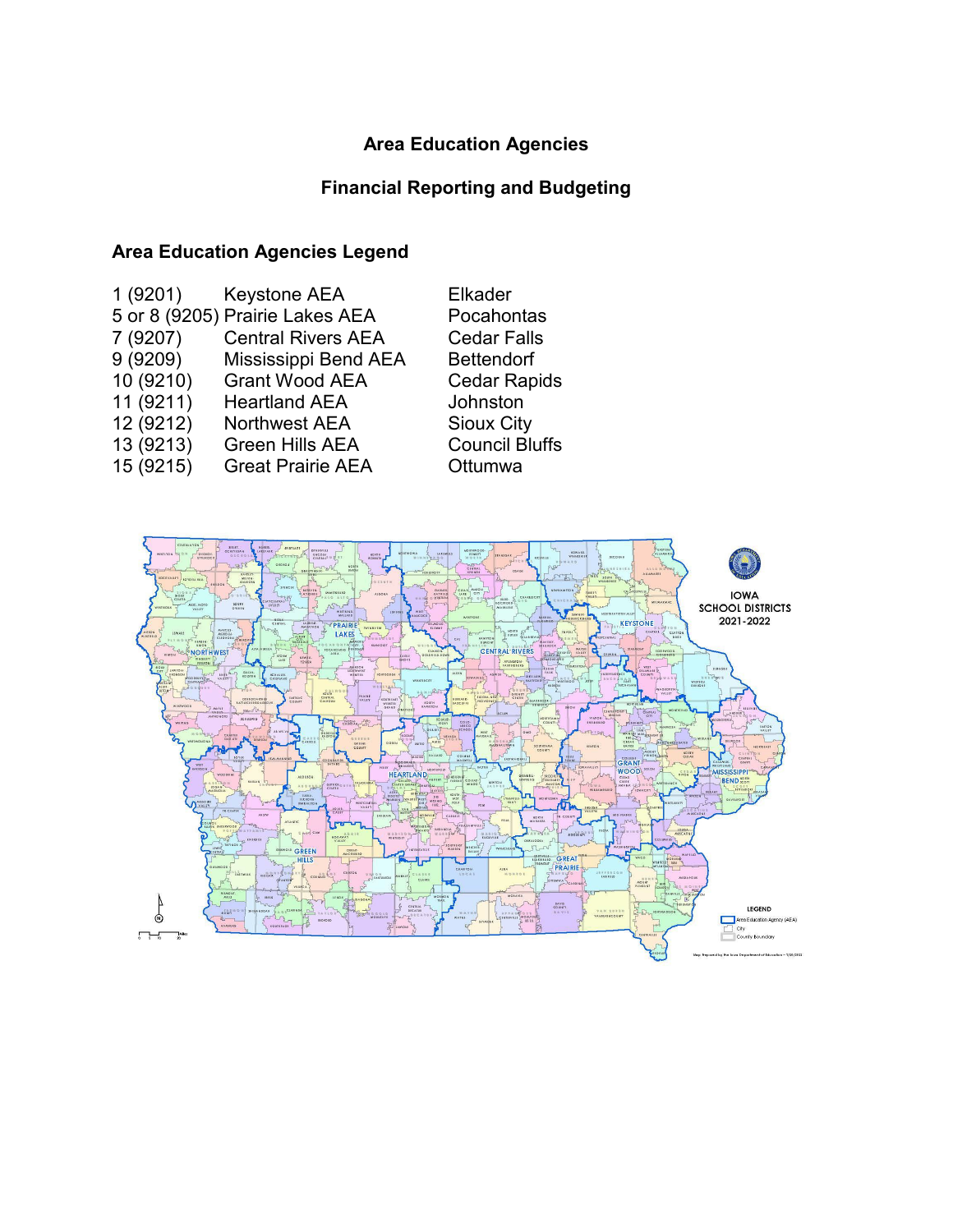#### **Proposed Resources by Major Source All Budgeted Funds Fiscal Year 2023**

|            | Taxes       |                    |              | <b>State Aid</b> |                    | <b>IDEA</b> | Other           | Long-term       | Other            |                       |             |
|------------|-------------|--------------------|--------------|------------------|--------------------|-------------|-----------------|-----------------|------------------|-----------------------|-------------|
|            | (Controlled | <b>Other Local</b> | Intermediate | (Controlled      | <b>Other State</b> | Federal     | Federal         | Debt            | <b>Financing</b> | <b>Beginning Fund</b> |             |
| <b>AEA</b> | Funding)    | <b>Revenues</b>    | Revenues     | Funding)         | <b>Revenues</b>    | Grant *     | <b>Revenues</b> | <b>Proceeds</b> | Sources **       | <b>Balance</b>        | Total       |
|            | 6,701,464   | 1,341,055          |              | 7,532,310        | 1,790,013          | 8,114,129   | 1,095,032       |                 |                  | 3,094,499             | 29,668,502  |
|            | 6,847,422   | ,598,539           |              | 7,946,109        | 1,854,287          | 9,520,609   | 1,045,138       |                 |                  | 5,296,891             | 34,108,995  |
|            | 13,431,050  | 6,295,635          |              | 16,635,610       | 5,301,305          | 16,227,000  | 1,765,818       |                 | 4,851,053        | 14,742,237            | 79,249,708  |
|            | 9,918,469   | 4,766,696          | 4,520        | 12,270,566       | 2,357,823          | 12,940,857  | 610,000         |                 | 416,220          | 8,822,232             | 52,107,383  |
| 10         | 14,525,557  | 7,181,975          |              | 18,482,824       | 3,810,195          | 16,815,000  | 1,143,775       |                 | 1,250,000        | 15,083,700            | 78,293,026  |
| 11         | 28,338,470  | 3,958,188          |              | 38,204,132       | 6,908,099          | 34,898,739  | 1,191,867       |                 | 50,000           | 16,821,038            | 130,370,533 |
| 12         | 9,163,352   | <b>225,639</b>     |              | 10,828,317       | 2,973,800          | 11,136,608  | 1,175,459       |                 | 530,000          | 12,148,754            | 49,181,929  |
| 13         | 7,742,800   | 3,614,625          |              | 9,990,416        | 2,759,026          | 11,300,329  | 1,197,047       |                 | 500,000          | 3,487,111             | 40,591,354  |
| 15         | 7,011,084   | .125.637           |              | 9,052,116        | 1,918,282          | 10,615,525  | 150,500         |                 | 5,018            | 5,942,041             | 35,820,203  |
| Total      | 103,679,668 | 31,107,989         | 4,520        | 130,942,400      | 29,672,830         | 131,568,796 | 9,374,636       | 01              | 7,602,291        | 85,438,503            | 529,391,633 |

#### **Percentage of Total**

|            | Taxes       |                    |                 | <b>State Aid</b> |                    | IDEA    | Other           | Long-term       | Other            |                       |              |
|------------|-------------|--------------------|-----------------|------------------|--------------------|---------|-----------------|-----------------|------------------|-----------------------|--------------|
|            | (Controlled | <b>Other Local</b> | Intermediate    | (Controlled      | <b>Other State</b> | Federal | Federal         | <b>Debt</b>     | <b>Financing</b> | <b>Beginning Fund</b> |              |
| <b>AEA</b> | Funding)    | Revenues           | <b>Revenues</b> | Funding)         | <b>Revenues</b>    | Grant * | <b>Revenues</b> | <b>Proceeds</b> | Sources **       | <b>Balance</b>        | <b>Total</b> |
|            | 22.59%      | 4.52%              | $0.00\%$        | 25.39%           | 6.03%              | 27.35%  | 3.69%           | $0.00\%$        | $0.00\%$         | 10.43%                | 100.00%      |
|            | 20.08%      | 4.69%              | 0.00%           | 23.30%           | 5.44%              | 27.91%  | 3.06%           | 0.00%           | $0.00\%$         | 15.53%I               | 100.00%      |
|            | 16.95%      | 7.94%              | $0.00\%$        | 20.99%           | 6.69%              | 20.48%  | 2.23%           | $0.00\%$        | 6.12%            | 18.60%                | 100.00%      |
|            | 19.03%      | 9.15%              | 0.01%           | 23.55%           | 4.52%              | 24.83%  | 1.17%           | $0.00\%$        | 0.80%            | 16.93%                | 100.00%      |
| 10         | 18.55%      | 9.17%              | $0.00\%$        | 23.61%           | 4.87%              | 21.48%  | 1.46%           | $0.00\%$        | 1.60%            | 19.27%                | 100.00%      |
| 11         | 21.74%      | 3.04%              | $0.00\%$        | 29.30%           | 5.30%              | 26.77%  | 0.91%           | 0.00%           | 0.04%            | 12.90%                | 100.00%      |
| 12         | 18.63%      | 2.49%              | $0.00\%$        | 22.02%           | 6.05%              | 22.64%  | 2.39%           | $0.00\%$        | 1.08%            | 24.70%                | 100.00%      |
| 13         | 19.07%      | 8.90%              | $0.00\%$        | 24.61%           | 6.80%              | 27.84%  | 2.95%           | 0.00%           | 1.23%            | 8.59%                 | 100.00%      |
| 15         | 19.57%      | 3.14%              | $0.00\%$        | 25.27%           | 5.36%              | 29.64%  | 0.42%           | $0.00\%$        | 0.01%            | 16.59%                | 100.00%      |
| Total      | 19.58%      | 5.88%              | $0.00\%$        | 24.73%           | 5.61%              | 24.85%  | 1.77%           | 0.00%           | 1.44%            | <b>16.14%</b>         | 100.00%      |

**\* IDEA Federal Grant includes Part B flowthrough to LEAs of approximately \$24,000,000.**

**\*\* Other financing sources include interfund transfers and proceeds from the disposition of fixed assets.**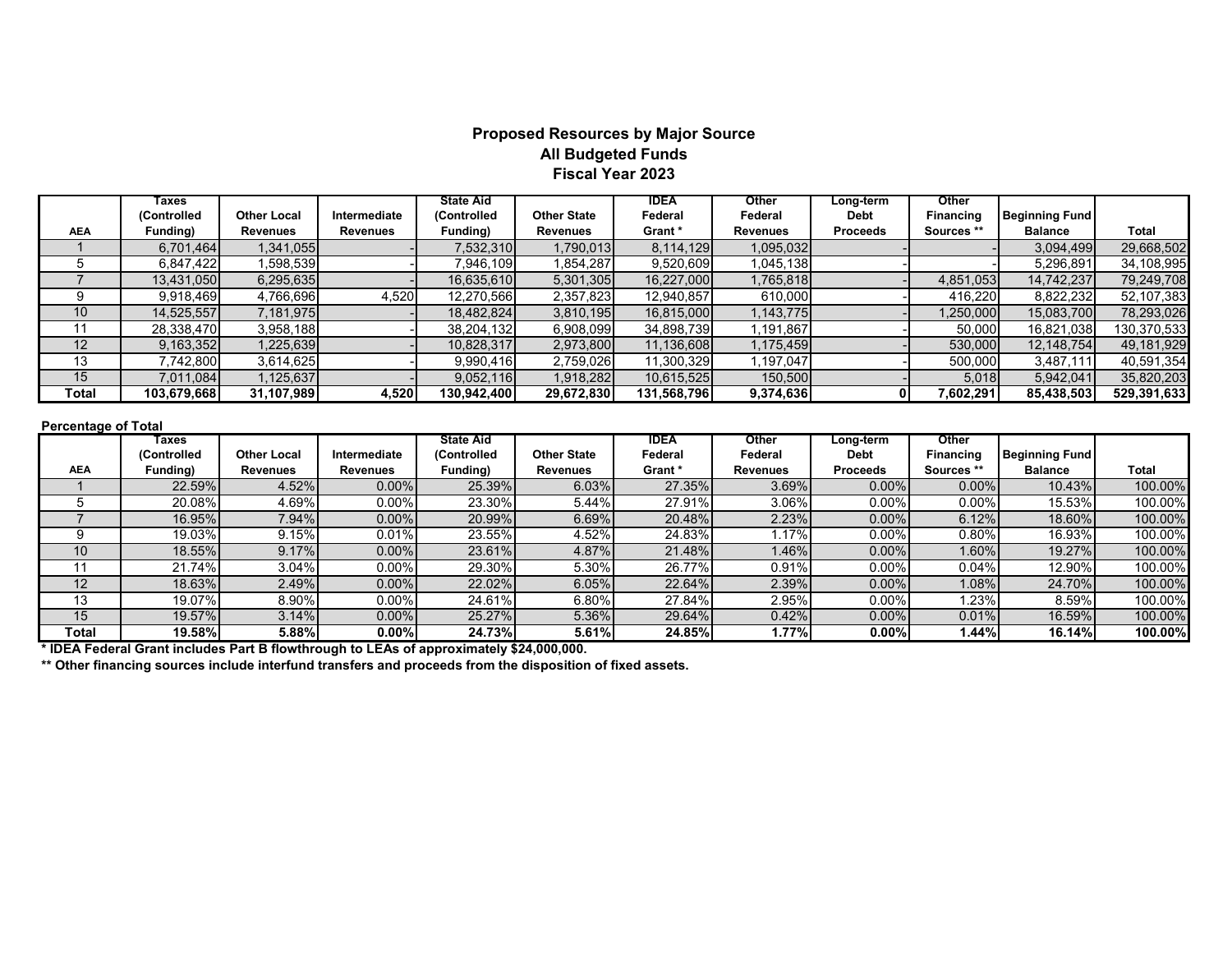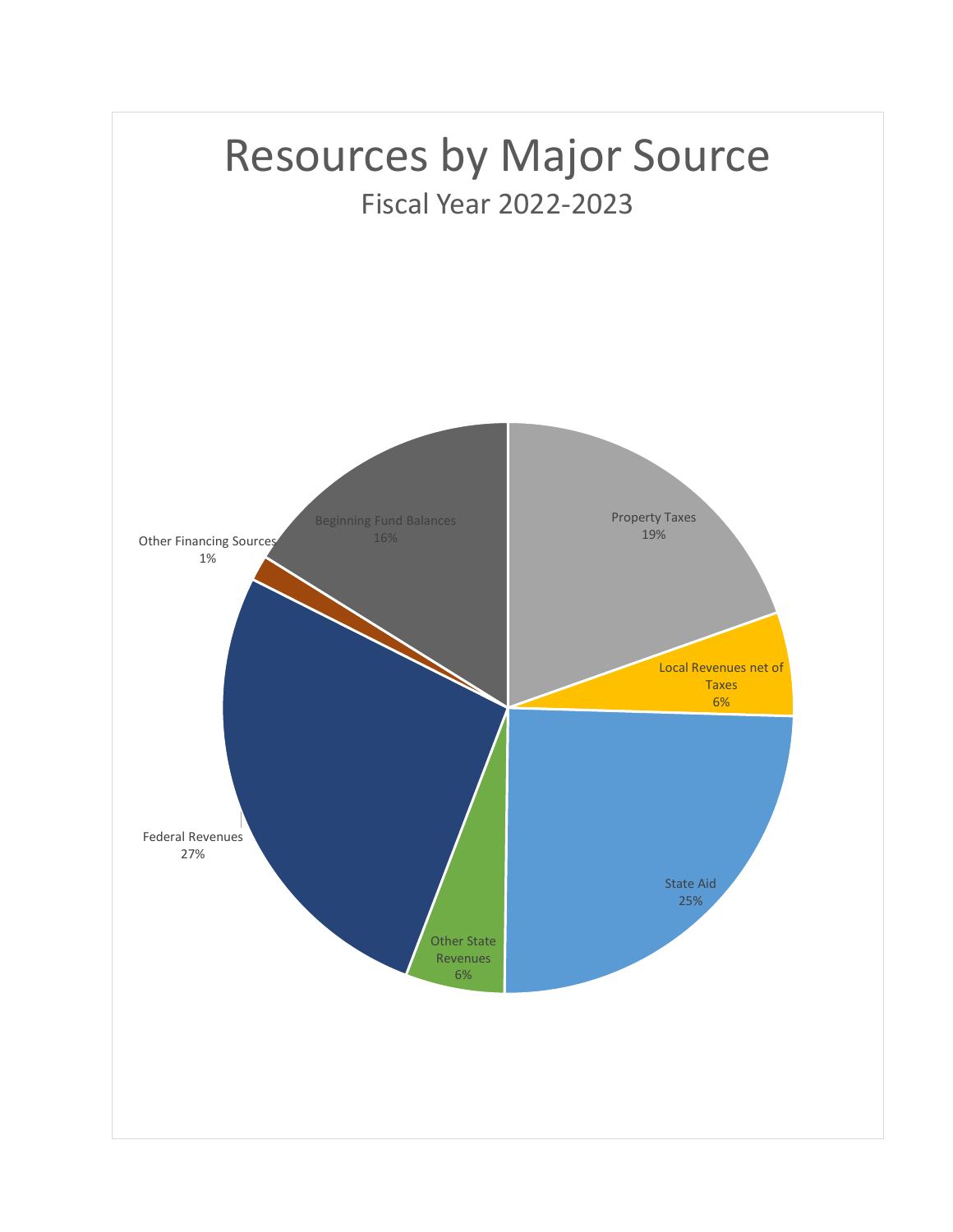### **Proposed Expenditures by Function Category All Budgeted Funds Fiscal Year 2023**

|            |             | <b>Student</b>  | Staff           | <b>Administration</b>   | Plant              |                | Other           | Non-            | <b>Facilities</b>        |                | Other      | <b>Ending</b>  |             |
|------------|-------------|-----------------|-----------------|-------------------------|--------------------|----------------|-----------------|-----------------|--------------------------|----------------|------------|----------------|-------------|
|            |             | <b>Support</b>  | Support         | and Central             | Operation &        |                | Support         | instructional   | <b>Acquisition &amp;</b> | <b>Debt</b>    | Financing  | Fund           |             |
| <b>AEA</b> | Instruction | <b>Services</b> | <b>Services</b> | <b>Support Services</b> | <b>Maintenance</b> | Transportation | <b>Services</b> | <b>Programs</b> | <b>Construction</b>      | <b>Service</b> | Uses *     | <b>Balance</b> | Total       |
|            | 162,672     | 10,310,547      | 8,379,729       | 4,855,527               | 996,832            | 1,000          |                 | 64,923          |                          |                | 1,404,499  | 3,492,773      | 29,668,502  |
|            | 1.202.259   | 16,826,725      | 4,046,764       | 4,374,276               | 758,667            |                |                 | 106,380         |                          |                | 1.497.033  | 5,296,891      | 34,108,995  |
|            | 9,109,300   | 22,810,500      | 13,908,900      | 9,099,800               | 1,893,500          | 500            | 249,300         | 150,900         | 200,000                  | 4,651,053      | 7,882,953  | 9,293,002      | 79,249,708  |
|            | 2,309,061   | 17,813,310      | 7,836,598       | 6,610,029               | 4,632,767          |                | 24,039          |                 |                          | 416.220        | 2,668,809  | 9,796,550      | 52,107,383  |
| 10         | 3,085,983   | 24,235,027      | 21,972,800      | 10,056,224              | 1,280,323          |                | 4,100           | 341,493         | 1,250,000                |                | 4,610,000  | 11,457,076     | 78,293,026  |
| 11         | 4,203,552   | 49,861,700      | 34.908.253      | 18,112,772              | 1,561,181          | 3,750          | 480             | 242,072         |                          |                | 6,876,777  | 14,599,996     | 130,370,533 |
| 12         | 833,581     | 13,435,557      | 12,953,620      | 6,164,363               | 985,016            | 3,708          |                 |                 | 4,000,000                | 530,000        | 2,611,057  | 7,665,027      | 49,181,929  |
| 13         | 3,554,228   | 16,511,587      | 7,707,576       | 6,548,843               | 828,012            | 103            | 206.824         | 122,710         | 500,000                  |                | 2,312,014  | 2,299,457      | 40,591,354  |
| 15         | 2,208,987   | 12,291,628      | 7,333,745       | 5,152,877               | 849,961            | 200            |                 | 111,666         |                          |                | 1,706,310  | 6,164,829      | 35,820,203  |
| Total      | 26.669.623  | 184,096,581     | 119.047.985     | 70,974,711              | 13,786,259         | 9,261          | 484.743         | 1.140.144       | 5,950,000                | 5,597,273      | 31,569,452 | 70,065,601     | 529,391,633 |

#### **Percentage of Total**

|                 |             | <b>Student</b>  | Staff           | Administration          | Plant                  |                | Other           | Non-            | <b>Facilities</b> |                | Other            | <b>Ending</b>  |         |
|-----------------|-------------|-----------------|-----------------|-------------------------|------------------------|----------------|-----------------|-----------------|-------------------|----------------|------------------|----------------|---------|
|                 |             | Support         | Support         | and Central             | <b>Operation &amp;</b> |                | Support         | instructional   | Acquisition &     | <b>Debt</b>    | <b>Financing</b> | Fund           |         |
| <b>AEA</b>      | Instruction | <b>Services</b> | <b>Services</b> | <b>Support Services</b> | <b>Maintenance</b>     | Transportation | <b>Services</b> | <b>Programs</b> | Construction      | <b>Service</b> | Uses             | <b>Balance</b> | Total   |
|                 | 0.55%       | 34.75%          | 28.24%          | 16.37%                  | 3.36%                  | $0.00\%$       | $0.00\%$        | 0.22%           | 0.00%             | $0.00\%$       | 4.73%            | 11.77%         | 100.00% |
|                 | 3.52%       | 49.33%          | 11.86%          | 12.82%                  | 2.22%                  | $0.00\%$       | $0.00\%$        | 0.31%           | 0.00%             | $0.00\%$       | 4.39%            | 15.53%         | 100.00% |
|                 | 11.49%      | 28.78%          | 17.55%          | 11.48%                  | 2.39%                  | $0.00\%$       | 0.31%           | 0.19%           | 0.25%             | 5.87%          | 9.95%            | 11.73%         | 100.00% |
|                 | 4.43%       | 34.19%          | 15.04%          | 12.69%                  | 8.89%                  | $0.00\%$       | 0.05%           | 0.00%           | 0.00%             | $0.80\%$       | 5.12%            | 18.80%         | 100.00% |
| 10 <sup>°</sup> | 3.94%       | 30.95%          | 28.06%          | 12.84%                  | 1.64%                  | $0.00\%$       | 0.01%           | 0.44%           | 1.60%             | $0.00\%$       | 5.89%            | 14.63%         | 100.00% |
|                 | 3.22%       | 38.25%          | 26.78%          | 13.89%                  | .20%                   | 0.00%          | 0.00%           | 0.19%           | 0.00%             | 0.00%          | 5.27%            | 11.20%         | 100.00% |
| 12              | 1.69%       | 27.32%          | 26.34%          | 12.53%                  | 2.00%                  | 0.01%          | $0.00\%$        | 0.00%           | 8.13%             | 1.08%          | 5.31%            | 15.59%         | 100.00% |
| 13              | 8.76%       | 40.68%          | 18.99%          | 16.13%                  | 2.04%                  | $0.00\%$       | 0.51%           | 0.30%           | 1.23%             | $0.00\%$       | 5.70%            | 5.66%          | 100.00% |
| 15              | 6.17%       | 34.31%          | 20.47%          | 14.39%                  | 2.37%                  | $0.00\%$       | $0.00\%$        | 0.31%           | 0.00%             | $0.00\%$       | 4.76%            | 17.21%         | 100.00% |
| Total           | 5.04%       | 34.78%          | 22.49%          | 13.41%                  | $2.60\%$               | $0.00\%$       | 0.09%           | 0.22%           | 1.12%             | 1.06%          | 5.96%            | 13.24%         | 100.00% |

**\* Other financing uses include Part B flowthrough to LEAs. Interfund transfers are also included.**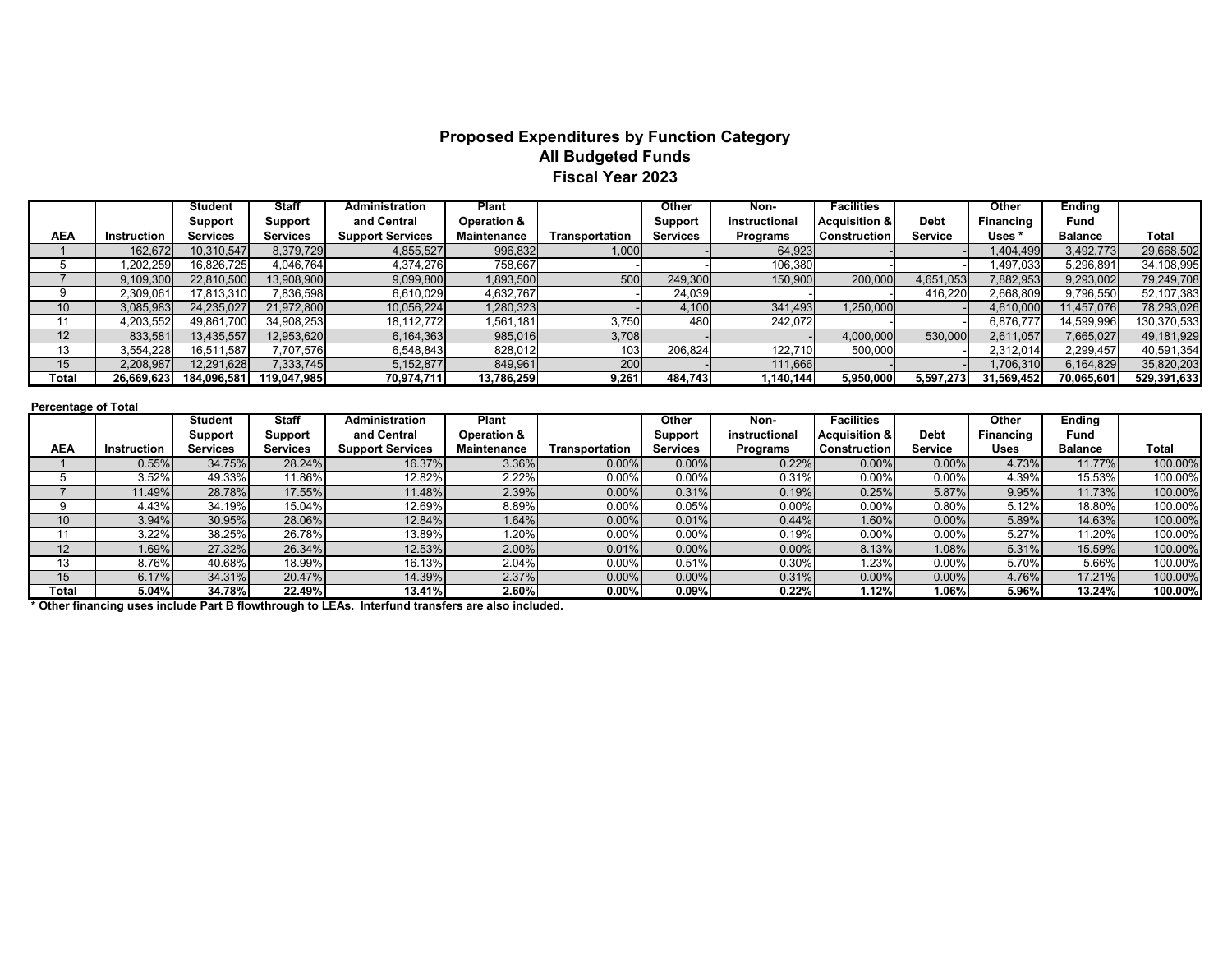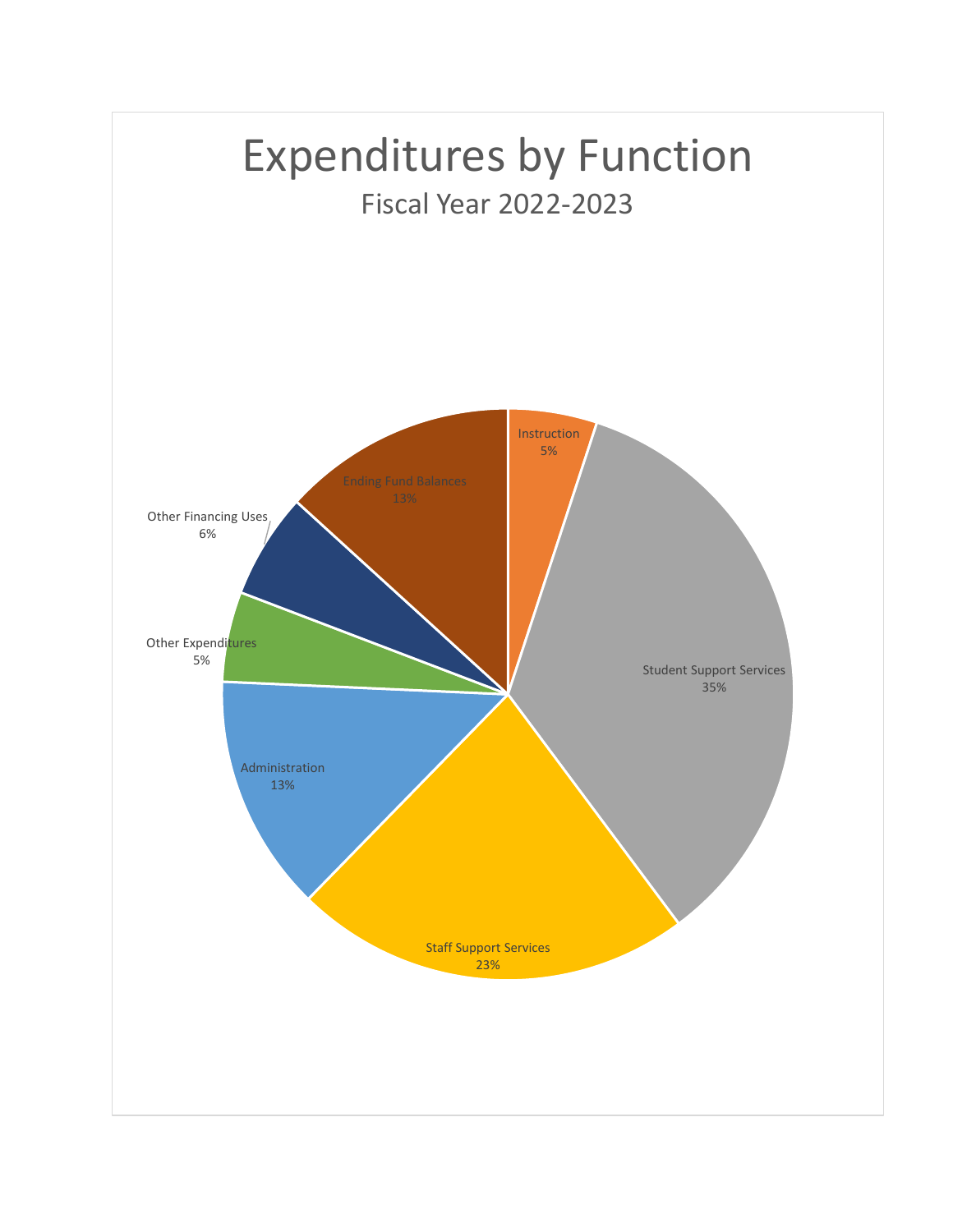# **Three-Year Comparison All Budgeted Funds**

|                                                    | <b>Proposed Budget</b> | <b>Re-estimated</b> | <b>Actual</b>      |
|----------------------------------------------------|------------------------|---------------------|--------------------|
| <b>Revenues and Other Financing Sources</b>        | <b>Fiscal Year</b>     | <b>Fiscal Year</b>  | <b>Fiscal Year</b> |
| plus Beginning Balance:                            | 2023                   | 2022                | 2021               |
| <b>Taxes (Controlled Funding)</b>                  | 103,679,668            | 102,191,427         | 100,723,442        |
| <b>Other Local Revenues</b>                        | 31,107,989             | 31,445,578          | 31,445,822         |
| Intermediate Revenues                              | 4,520                  | 16,655              | 45,552             |
| *State Aid (Controlled Funding)                    | 130,942,400            | 115,379,909         | 113,730,998        |
| <b>Other State Revenues</b>                        | 29,672,830             | 29,959,860          | 29,502,361         |
| <b>IDEA Federal Grant</b>                          | 131,568,796            | 137,055,174         | 123,535,689        |
| <b>Other Federal Revenues</b>                      | 9,374,636              | 17,681,735          | 5,818,243          |
| Long-term Debt Proceeds                            |                        | 7,000,000           |                    |
| <b>Other Financing Sources</b>                     | 7,602,291              | 14,741,701          | 1,854,657          |
| <b>Beginning Fund Balance</b>                      | 85,438,503             | 73,857,836          | 61,095,710         |
| <b>Total</b>                                       | 529,391,633            | 529,329,875         | 467,752,475        |
|                                                    |                        |                     |                    |
|                                                    | <b>Proposed Budget</b> | <b>Re-estimated</b> | <b>Actual</b>      |
| <b>Expenditures and Other Financing Uses</b>       | <b>Fiscal Year</b>     | <b>Fiscal Year</b>  | <b>Fiscal Year</b> |
| plus Ending Balance:                               | 2023                   | 2022                | 2021               |
| Instruction                                        | 26,669,623             | 25,440,306          | 22,646,120         |
| <b>Student Support Services</b>                    | 184,096,581            | 170,224,952         | 163,964,426        |
| <b>Staff Support Services</b>                      | 119,047,985            | 115,730,386         | 103,710,529        |
| <b>Administration and Central Support Services</b> | 70,974,711             | 68,510,653          | 65,828,793         |
| <b>Plant Operation &amp; Maintenance</b>           | 13,786,259             | 12,211,694          | 8,540,926          |
| Transportation                                     | 9,261                  | 8,650               | 2,889              |
| <b>Other Support Services</b>                      | 484,743                | 472,359             | 452,917            |
| Non-instructional Programs                         | 1,140,144              | 1,027,168           | 1,380,154          |
| <b>Facilities Acquisition &amp; Construction</b>   | 5,950,000              | 5,338,601           | 674,562            |
| <b>Debt Service</b>                                | 5,597,273              | 4,506,606           | 935,075            |
| <b>Other Financing Uses</b>                        | 31,569,452             | 40,419,997          | 25,758,250         |
| <b>Ending Fund Balance</b>                         | 70,065,601             | 85,438,503          | 73,857,836         |
| <b>Total</b>                                       | 529,391,633            | 529,329,875         | 467,752,475        |

 **\*AEA Controlled funding reflects current law.**